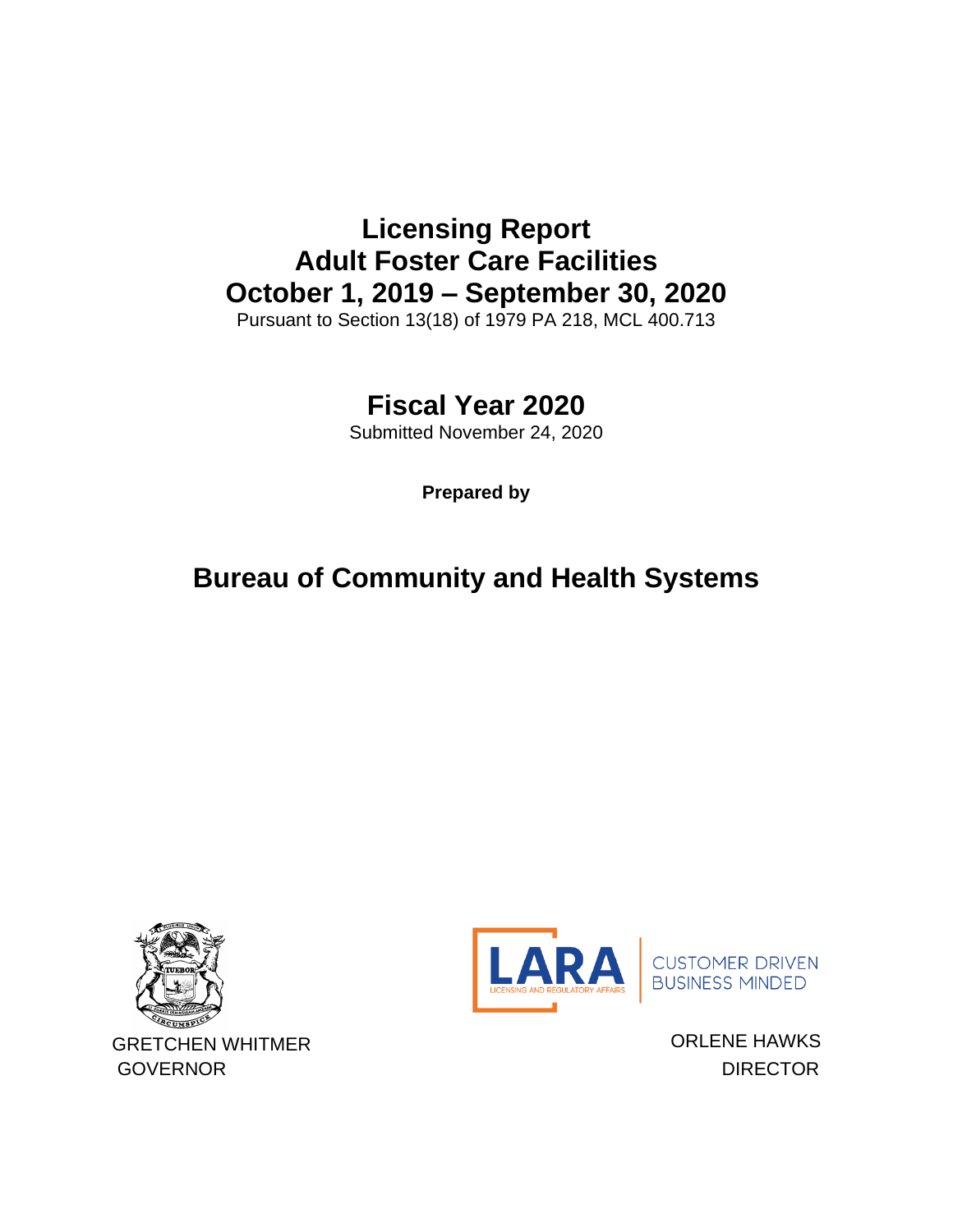### **REPORT AUTHORITY**

Section 13(18) of the Adult Foster Care Facility Licensing Act, 1979 PA 218 as amended, MCL 400.713:

The department director shall submit a report by December 1 of each year to the standing committees and appropriations subcommittees of the Senate and House of Representatives concerned with human services issues. The department director shall include all of the following information in the report concerning the preceding fiscal year:

- (a) The number of initial and renewal applications the department received and completed within the 6-month time period described in subsection  $(14)$ .
- (b) The number of applications requiring a request for additional information.
- (c) The number of applications rejected.
- (d) The number of licenses not issued within the 6-month period.
- (e) The average processing time for initial and renewal licenses granted after the 6-month period.

### **DEPARTMENT OVERVIEW**

LARA is composed of agencies and commissions that promote business growth and job creation through streamlined, simple, fair, and efficient regulation, while at the same time protect the health and safety of Michigan's citizens.

The Bureau of Community and Health Systems (BCHS) serves to protect and ensure safe, effective, efficient, and accessible community and health care services delivered by state licensed and federally certified providers in Michigan. It is responsible for state licensing of facilities, agencies, and programs under all of the following public acts:

- Adult Foster Care Facility Licensing Act, Act 218 of 1979
- Child Care Organizations Act, Act 116 of 1973.
- Mental Health Code, Act 258 of 1974
- Public Health Code, Act 368 of 1978.

The bureau also serves as the state agency responsible for conducting certification activities on behalf of the Centers for Medicare and Medicaid Services (CMS) to ensure covered health providers and suppliers meet federal conditions to participate in the Medicare and Medicaid programs.

The majority of state licensing activities involve the issuance and renewal of licenses to qualified facilities, agencies, and programs; conducting initial, routine and revisit

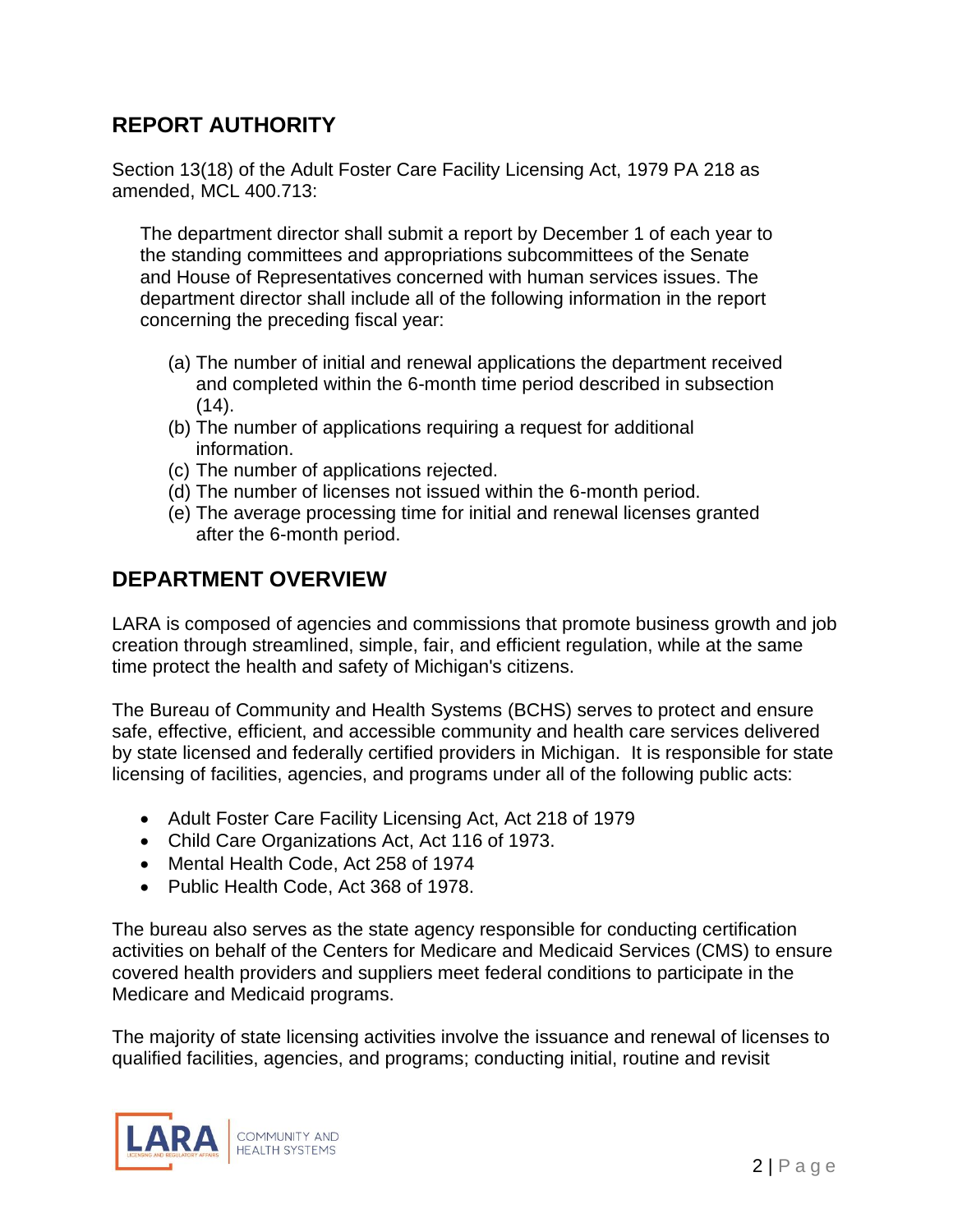inspections to determine compliance with state and federal requirements; and investigating complaints against state licensed and federally certified providers.

### **REPORTING REQUIREMENTS**

#### **INITIAL Applications**

|                          |                 | <b>Licenses Issued</b>    |               |                                             |
|--------------------------|-----------------|---------------------------|---------------|---------------------------------------------|
|                          |                 | <b>Within</b><br>180 Days | Over 180 Days |                                             |
| <b>Facility Type</b>     | <b>Capacity</b> | Count (a)                 | Count (d)     | <b>Average Days if Over</b><br>180 Days (e) |
| Congregate               | $\geq 21$       |                           | 0             |                                             |
| Large Group Home         | $13 - 20$       | 40                        | 0             |                                             |
| <b>Medium Group Home</b> | $7 - 12$        | 22                        | 0             |                                             |
| <b>Small Group Home</b>  | $1 - 6$         | 110                       | 0             |                                             |
| <b>Family Home</b>       | $1 - 6$         | 29                        | 0             |                                             |
| <b>Total</b>             |                 | 201                       | 0             |                                             |

#### **RENEWAL Applications**

|                          |                 |                           |               | <b>Licenses Issued</b>                      |  |
|--------------------------|-----------------|---------------------------|---------------|---------------------------------------------|--|
|                          |                 | <b>Within</b><br>180 Days | Over 180 Days |                                             |  |
| <b>Facility Type</b>     | <b>Capacity</b> | Count (a)                 | Count (d)     | <b>Average Days if Over</b><br>180 Days (e) |  |
| Congregate               | $\geq 21$       | 6                         | $\Omega$      |                                             |  |
| <b>County Infirmary</b>  |                 |                           | 0             |                                             |  |
| Large Group Home         | $13 - 20$       | 303                       | 0             |                                             |  |
| <b>Medium Group Home</b> | $7 - 12$        | 263                       | 0             |                                             |  |
| Small Group Home         | $1 - 6$         | 1,191                     | 0             |                                             |  |
| <b>Family Home</b>       | $1 - 6$         | 359                       | 0             |                                             |  |
| <b>Total</b>             |                 | 2,123                     | 0             |                                             |  |